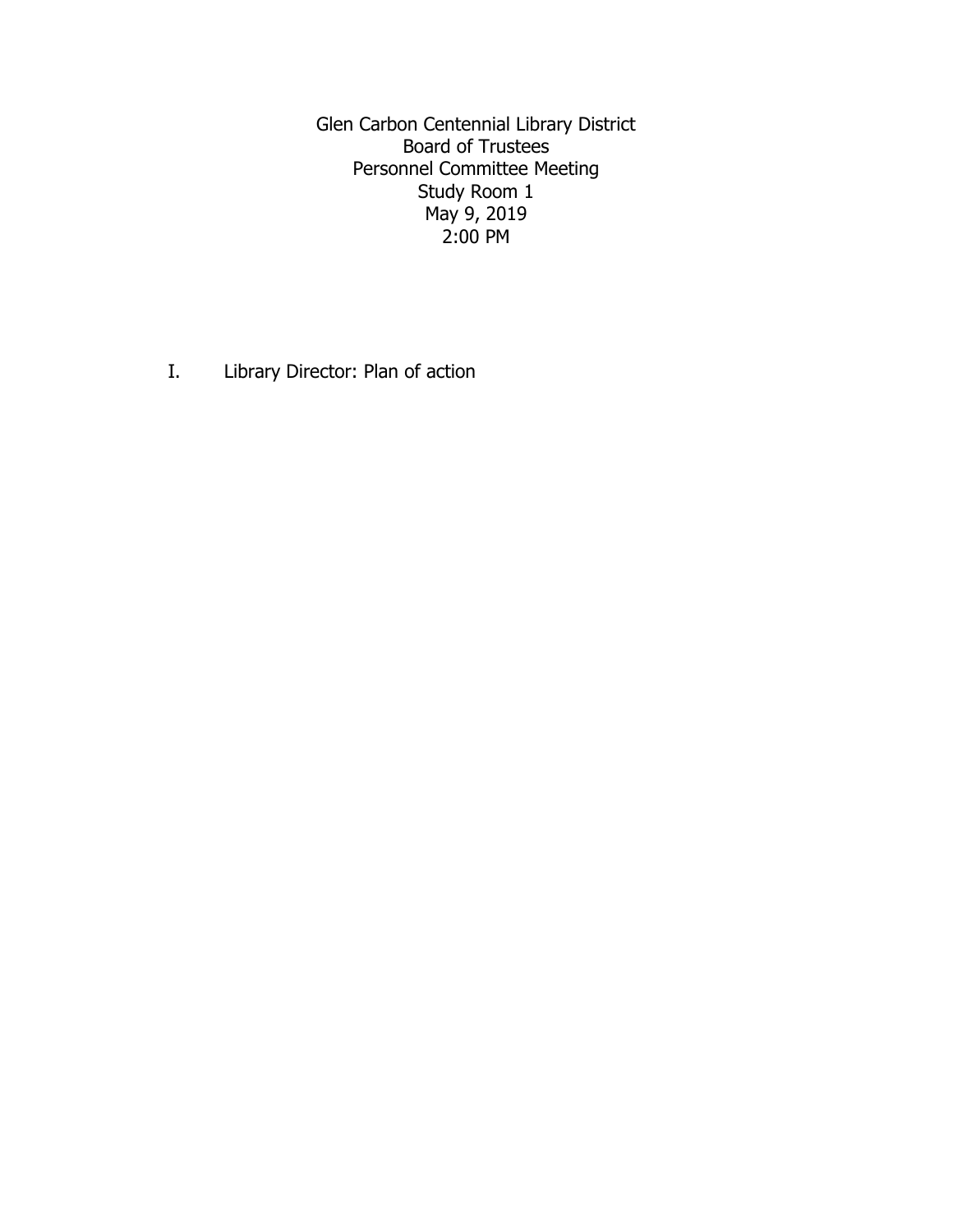Glen Carbon Centennial Library District Board of Trustees Personnel Committee

Minutes: May 9, 2019

Meeting was called to order at 2:02 pm by Deborah Owen, Chair. Present: Committee members Robert Hormell and Carrie Smith.

A proposed plan of action for the Library Director was discussed and revised for presentation at the May 21<sup>st</sup> Board meeting.

Motion to adjourn at 3:52 pm by Robert Hormell. Motion passed on a consensus vote.

Respectfully submitted,

Deborah Owen, Chair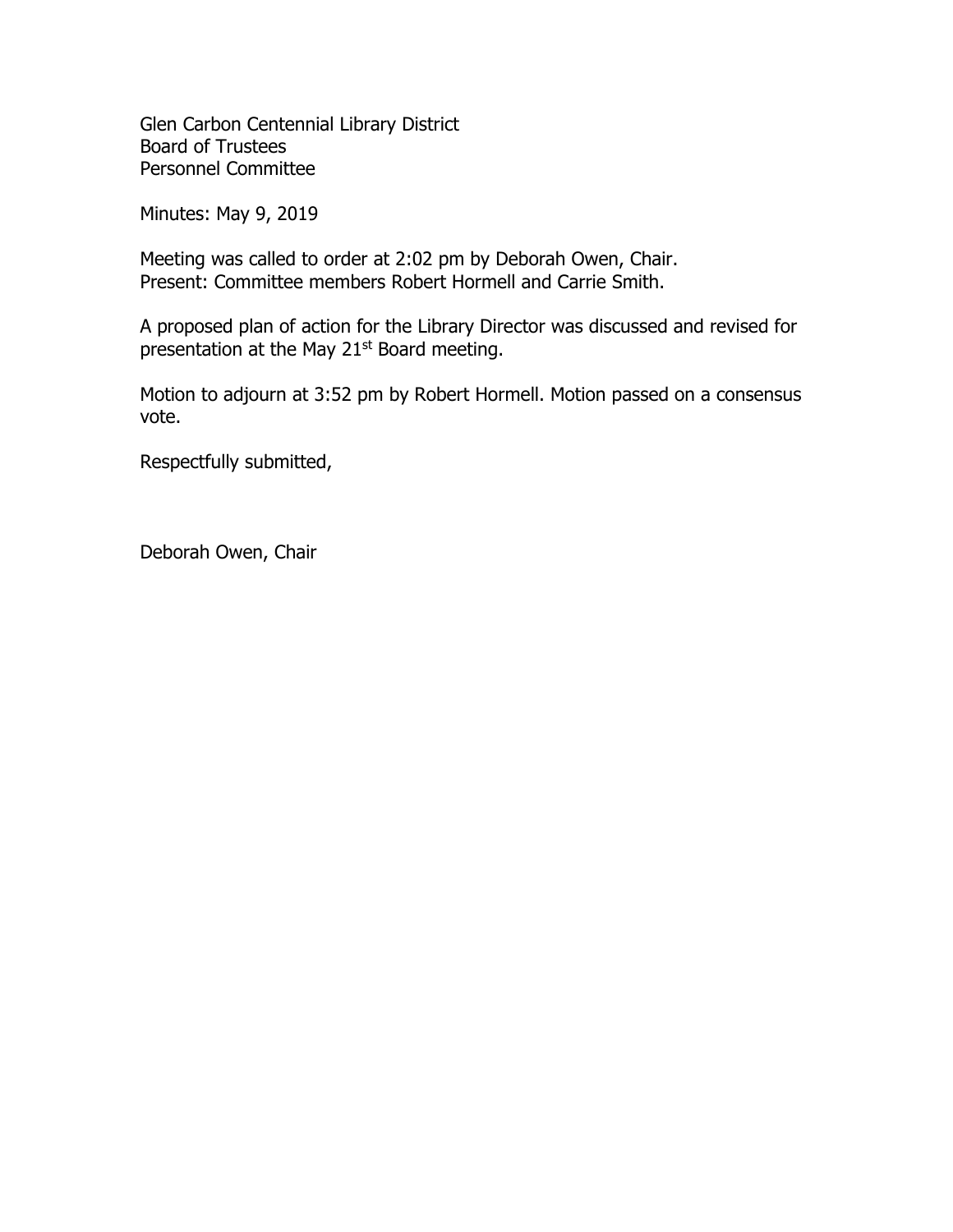**Glen Carbon Centennial Library District Personnel Meeting Agenda Tuesday, May 28, 2019 at 1:30 p.m. Glen Carbon Centennial Library Study Room 1 198 South Main St. Glen Carbon, Illinois 62034**

Call to Order

Roll Call

Recognition of Visitors

Unfinished Business –

• Director Action Plan

Adjournment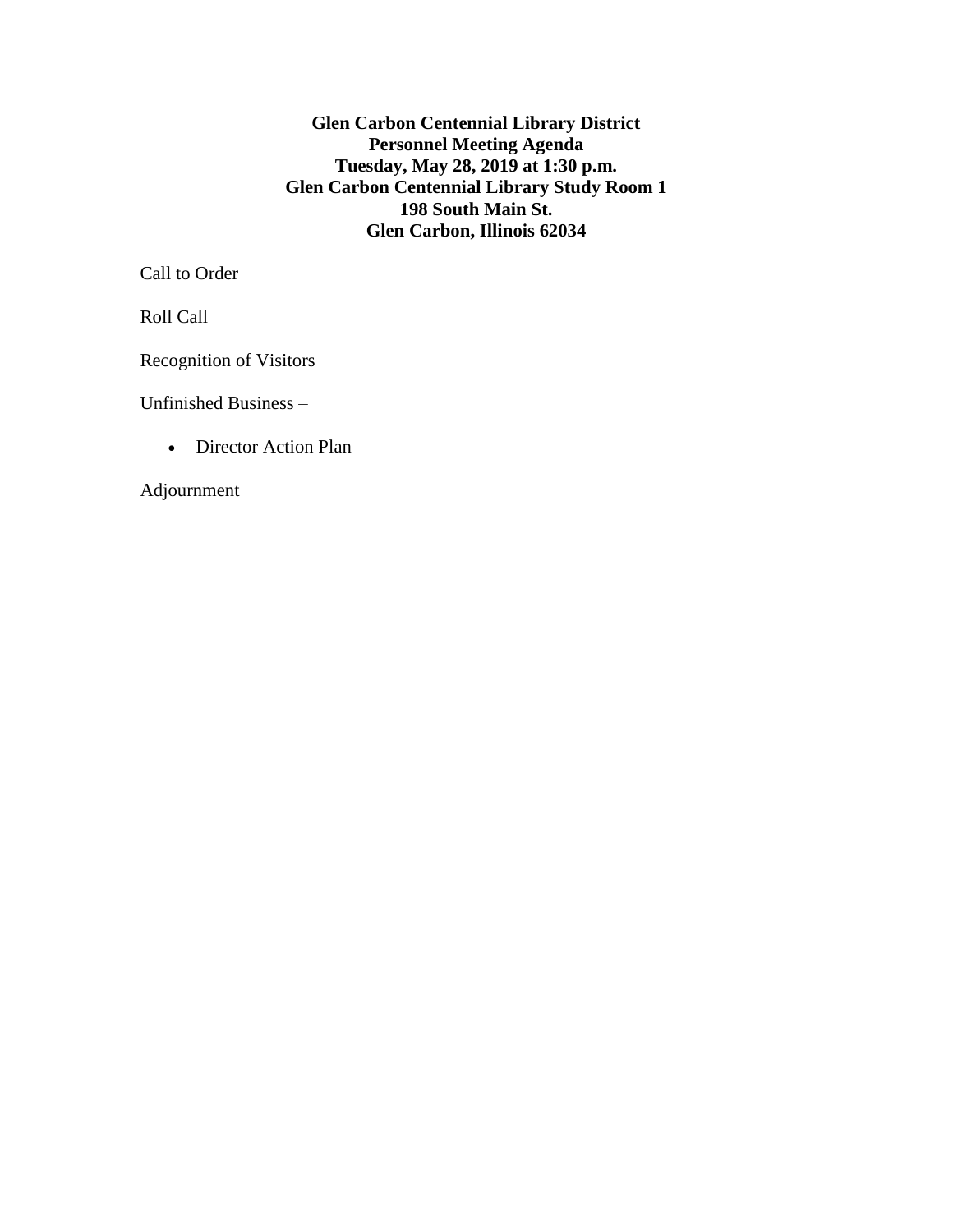Glen Carbon Centennial Library District Board of Trustees Personnel Committee

Minutes May 28, 2019

Meeting called to order at 1:28 pm by Deborah Owen, Chair. Present: Committee member Robert Hormell and Library Director Christine Gerrish.

The Action Plan was reviewed and discussed with the Library Director.

Motion to adjourn at 2:25 pm. Motion passed on a consensus vote.

Respectfully submitted,

Deborah Owen, Chair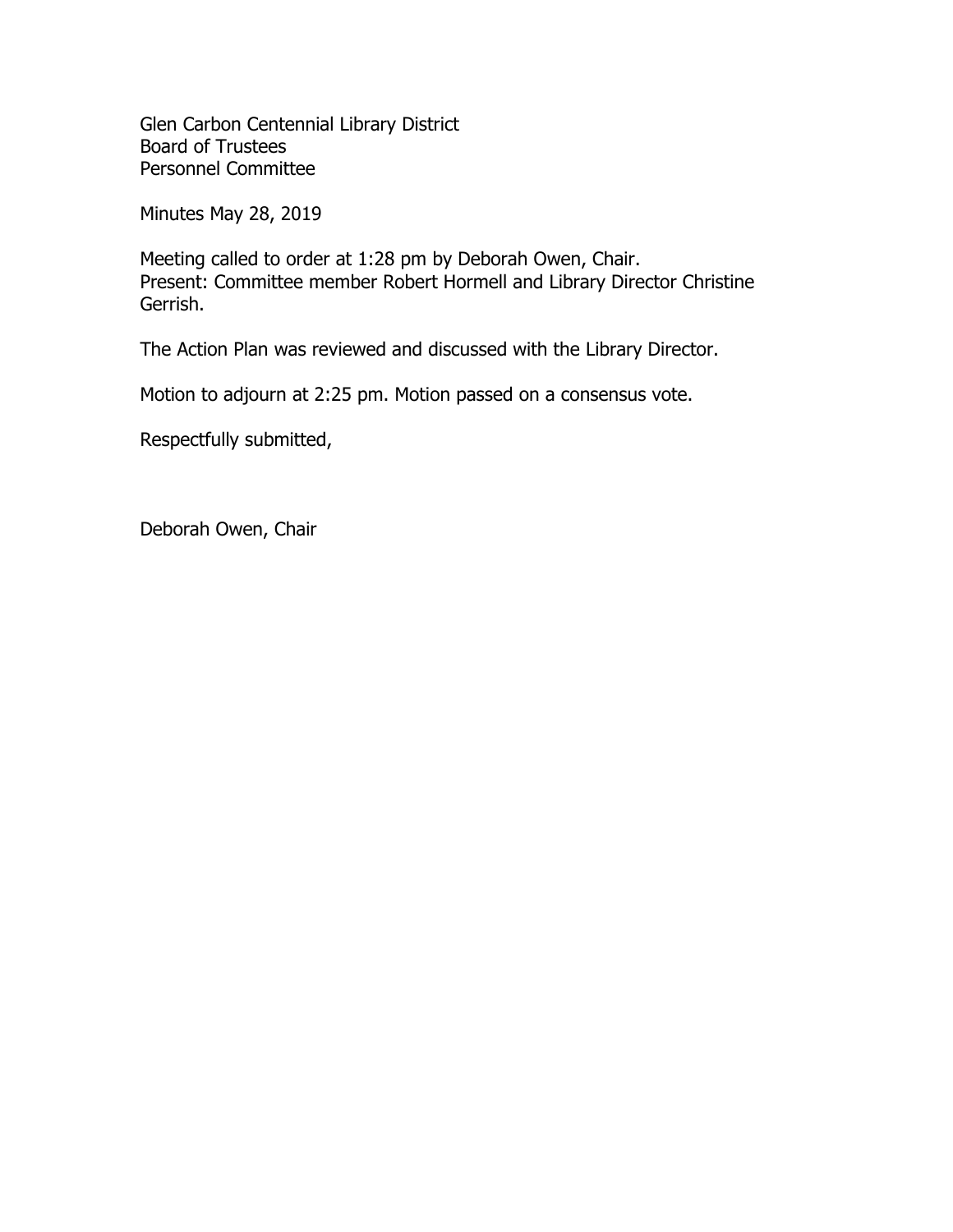**Glen Carbon Centennial Library District Strategic Planning Meeting Agenda Thursday July 11, 2019 at 1:00 p.m. Glen Carbon Centennial Library Conference Room 198 South Main St. Glen Carbon, Illinois 62034**

Call to Order

Roll Call

Recognition of Visitors

Unfinished Business –

• Long Range Plan

Adjournment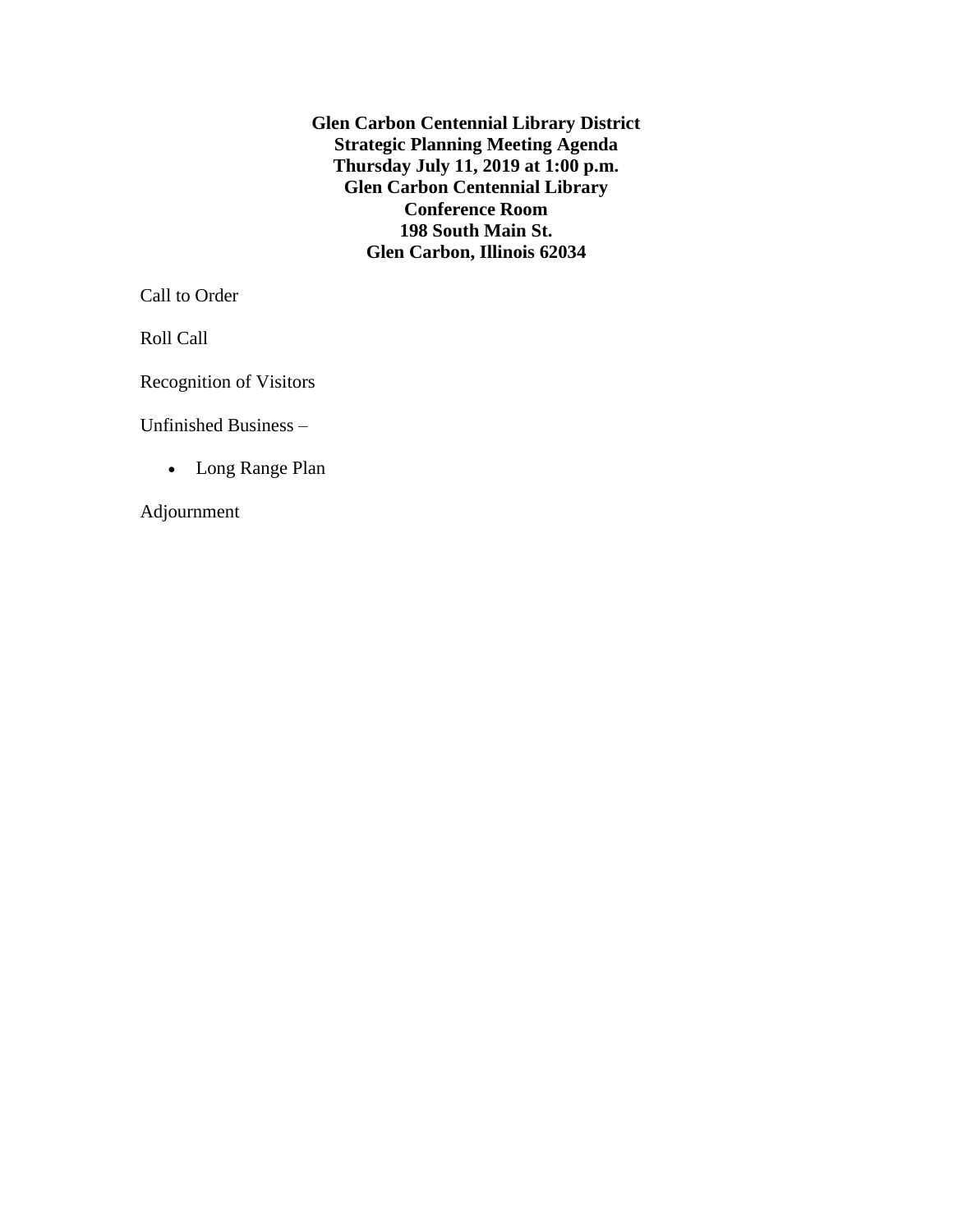Glen Carbon Centennial Library District Board of Trustees Ad Hoc Strategic Planning Committee

Minutes July 11, 2019

Meeting called to order at 1:23 pm by Carrie Smith, Chair. Present: Committee Members Deborah Owen and Robert Hormell, Library Director Christine Gerrish. The Long Range Strategic Plan was discussed and a beginning outline was formulated. Meeting closed at 2:40 pm.

Respectfully Submitted, Carrie Smith, Chair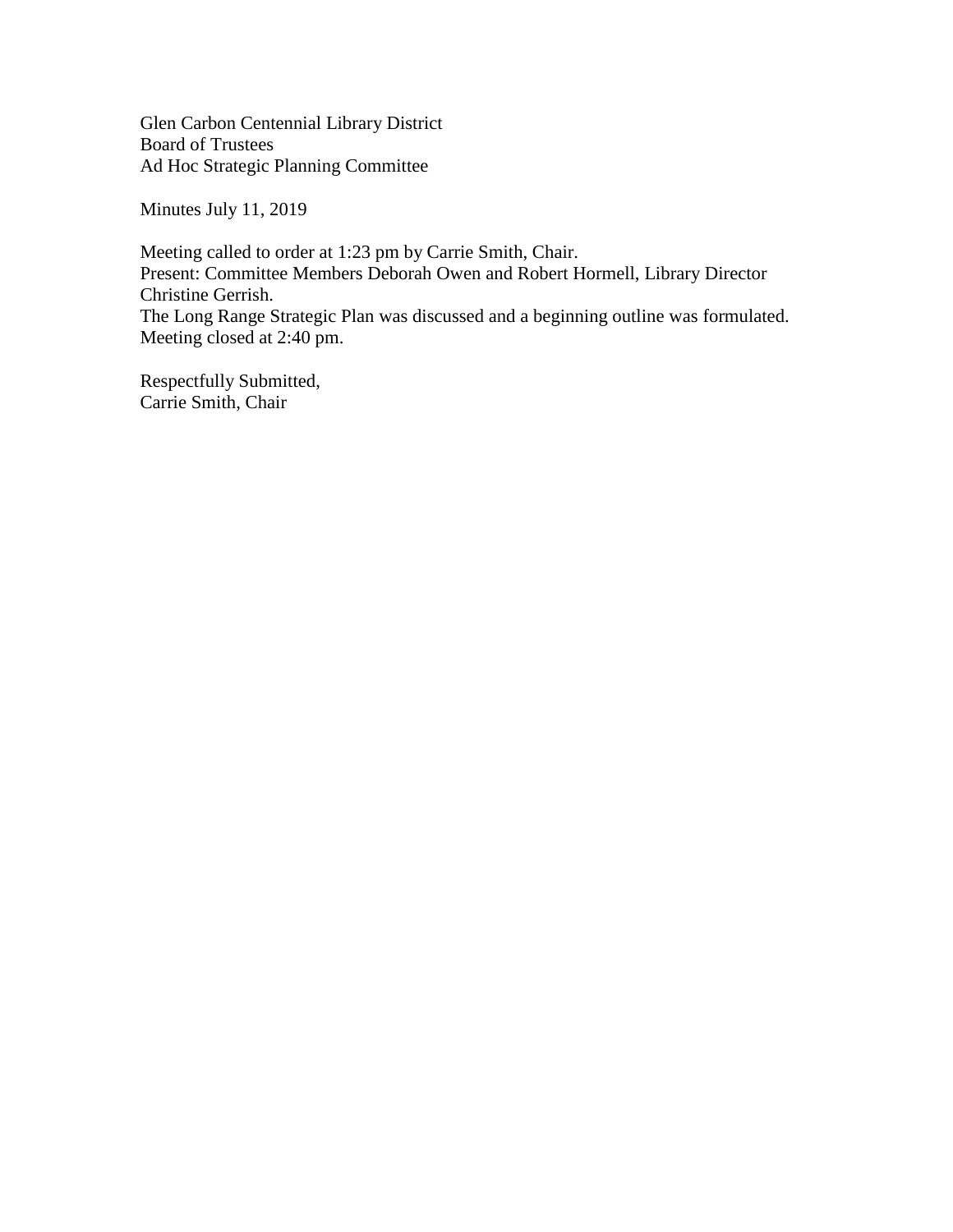**Glen Carbon Centennial Library District Strategic Planning Meeting Agenda Tuesday August 6, 2019 at 2:00 p.m. Glen Carbon Centennial Library Conference Room 198 South Main St. Glen Carbon, Illinois 62034**

Call to Order

Roll Call

Recognition of Visitors

Unfinished Business –

• Strategic Plan

Adjournment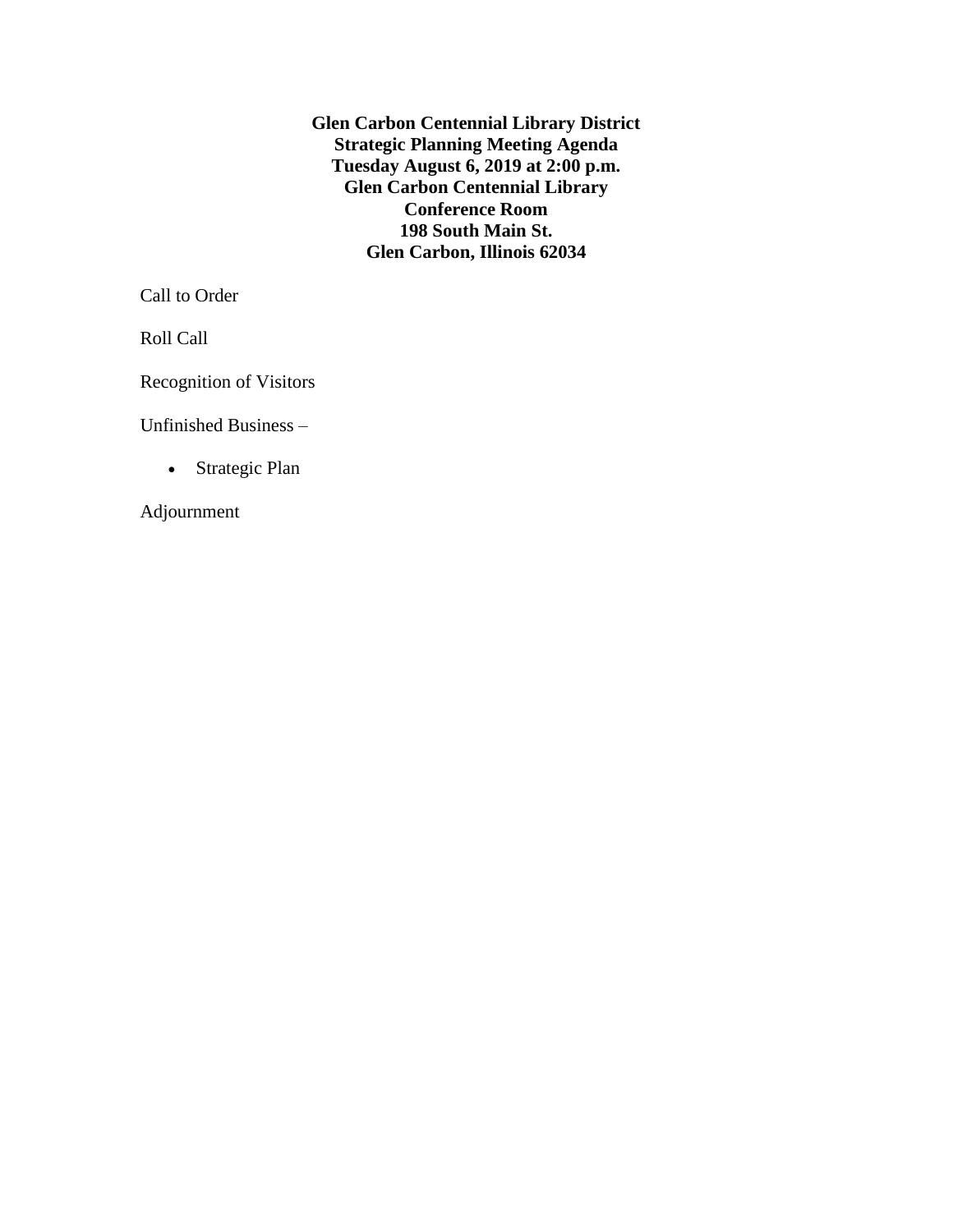Glen Carbon Centennial Library District Board of Trustees Ad Hoc Strategic Planning Committee

Minutes August 6, 2019

Meeting called to order at 2:00 pm by Carrie Smith, Chair. Present: Committee Members Deborah Owen and Robert Hormell, Library Director Christine Gerrish. The Long Range Strategic Plan was discussed and an outline was continued. Meeting closed at 3:00 pm.

Respectfully Submitted, Carrie Smith, Chair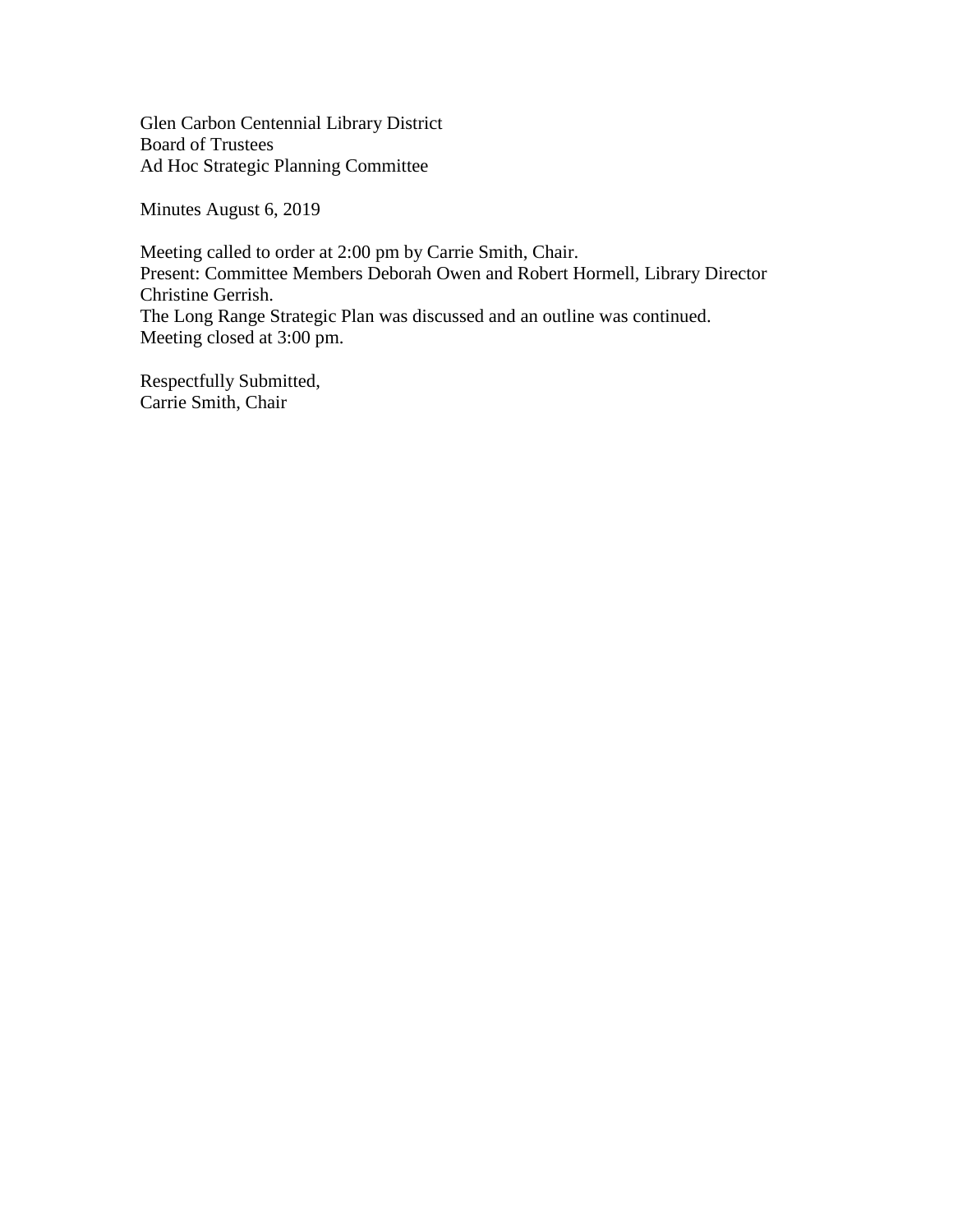Glen Carbon Centennial Library District Board of Trustees Personnel Committee Meeting Conference Room October 10, 2019 2:00 PM

I. Youth Department Job Descriptions